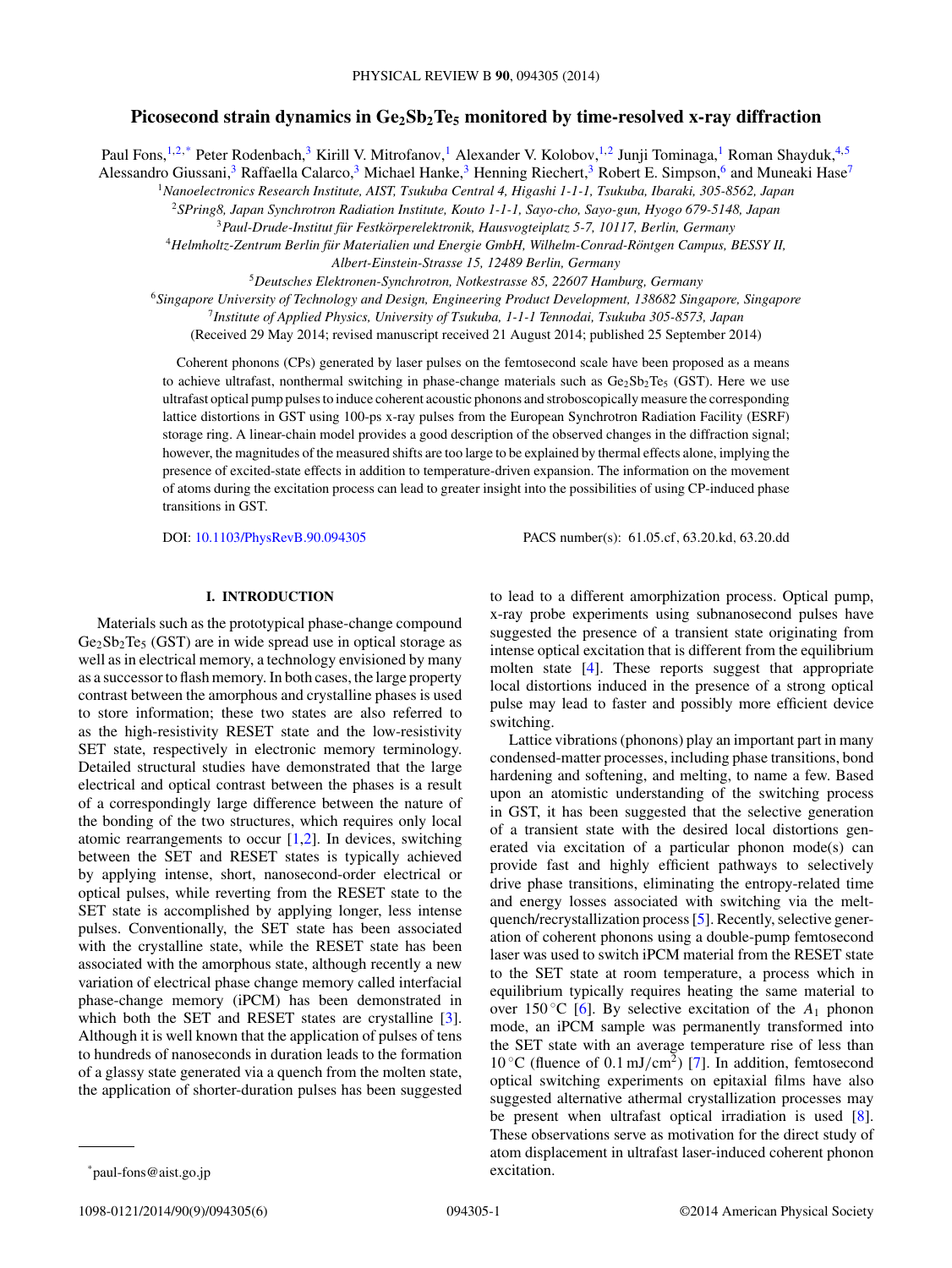# **II. TIME-RESOLVED X-RAY DIFFRACTION STUDY OF COHERENT ACOUSTICAL PHONONS**

#### **A. Experimental setup**

As a precursor to the control of coherent phonons in GST, we have investigated the generation of coherent acoustic phonons using a fast optical pump and synchrotron x-ray probe pulses. To eliminate grain boundaries, epitaxial GST samples grown on Si(111) were used; further details on the growth and characterization of the epilayers can be found in the literature [\[9\]](#page-5-0). The film-substrate crystallographic relationship was  $[111]_F \parallel [111]_S$  and  $[110]_F \parallel [110]_S$ . In the current experiment, a 30-nm-thick epitaxial GST film was irradiated in an 80- $\mu$ m spot by a 700-fs, 800-nm laser pulse from a Ti:sapphire amplified laser system at ID9 at the European Synchrotron Radiation Facility (ESRF). Herein, we use the rock-salt structure for the Miller indices in all figures and text. Spatial overlap was ensured by alignment of both pump and probe pulses using a photodiode. The sample was capped by a 5-nm-thick amorphous  $Si<sub>3</sub>N<sub>4</sub>$  cap to prevent oxidation. An 18 keV x-ray probe pulse with a duration of 100 ps was directed at the sample in a near-collinear arrangement with the laser pump pulse. X-ray diffraction was observed in a symmetric geometry (a Bragg-Brentano or *θ*-2*θ* configuration in which the diffraction vector is always normal to the sample surface), and the (111) and (222) reflections were probed as a function of fluence. The comparatively longer duration of the probe pulse relative to the pump pulse resulted in a corresponding convolution in time in the measured signal. The Ti:sapphire amplified laser system produced pulses with energies up to 5 mJ/pulse synchronous to the ring; the jitter of the laser with respect to the x-ray pulses was less than 5 ps. By varying the time difference *δt* between the pump and probe pulses, the structural dynamics of the film as a function of time could be observed;  $t = 0$  was defined as the maximum temporal overlap of the pump and probe pulses using a high-speed photodiode. The dynamics were measured in 10-ps steps on both sides of  $t = 0$  for  $\delta t$  up to 60 ps and with increasing step sizes for *δt* up to several nanoseconds. The experiment was repeated for a range of pump fluences of 8, 10, 12, 16, and 24 mJ/cm2 and for a variety of *δt* after the determination of the amorphization threshold of 54 mJ/cm2. A collection of representative snapshots of the time evolution of the (222) diffraction peak is shown in Fig. 1.

#### **B. Experimental results**

For all fluences, a similar trend was observed. A decrease in the (222) peak intensity was seen for *δt* larger than ∼−100 ps with a maximum decrease in intensity of 80%–90% at about 10 ps. At that time about 10% of the initial intensity is redirected into a sideband peak at lower  $Q<sub>z</sub>$ . The (222) peak subsequently recovered to its initial value after 1 ns, as can be seen in Fig. [2.](#page-2-0) A nearly identical time dependence for the fractional change in *d* spacing  $\Delta d/d$  along the (111) direction was found, with the magnitude of the shift growing larger with increasing laser fluence, although the maximum decrease in intensity was less than 30%. For the (222) peak, the maximum value for  $\Delta d/d$  of 1.6% was measured for the highest laser fluence of 24 mJ*/*cm2.



FIG. 1. (Color online) A series of snapshots showing the time evolution of the GST(222) diffraction peak. From the top left-hand corner across each row, the times are  $-150$  ps,  $-100$  ps,  $-50$  ps, −10 ps, 10 ps, 50 ps, 100 ps, 300 ps, and 1 ns, respectively. The  $Q<sub>z</sub>$  axis corresponds to the reciprocal space direction  $\langle 111 \rangle^*$ , while the  $Q_x$  axis corresponds to the reciprocal space  $\langle 110 \rangle^*$  direction. The laser fluence used was 16 mJ*/*cm2.

We mention here in passing that the reduction in diffraction peak intensities due to the experimentally determined Debye-Waller factor of GST accounts for only ∼20% reduction in peak intensity even at the melting point and cannot account for the effects reported here [\[10\]](#page-5-0). It should also be mentioned here that the time-resolved behavior of the (111) reflection was similar to that observed for the (222) reflection; however, due to the limited angular dispersion of the (111) peak, the intensity reduction was markedly less, and no discernible shift could be resolved. We choose to focus on the (222) reflection in this paper.

Figure [3](#page-2-0) (top panel) shows the intensity of the GST (222) reflection as a function of time for a pump fluence of 16 mJ*/*cm2. For times before the laser pulse, the Laue diffraction condition is given by  $\overline{Q} = \overline{G}$ , where  $\overline{Q}$  represents the momentum transfer of the elastic scattering process and  $\tilde{G}$  is a reciprocal lattice vector. The pump pulse induces a fast displacement of the equilibrium atom positions in the GST film. Provided that the duration of the pump pulse is significantly shorter than the phonon period, phonons in phase (coherent) can be generated  $[11]$ . The change in equilibrium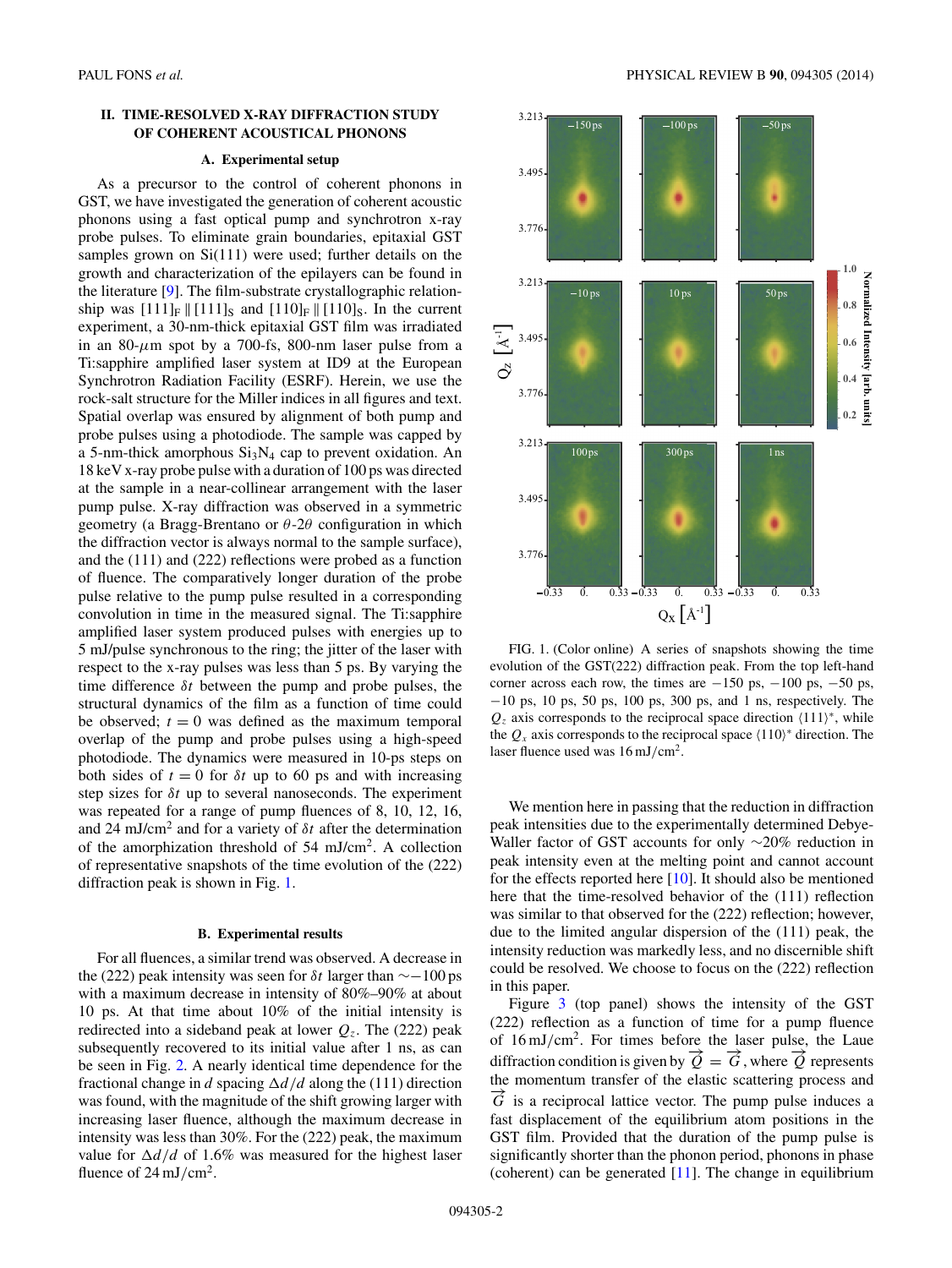<span id="page-2-0"></span>

FIG. 2. (Color online) (top) Intensity distribution for a few prototypical values of *δt* for 16 mJ*/*cm2. (middle) Integrated intensity of the GST(222) peak as a function of *δt* for different fluences. (bottom) Fractional shift in the (222) plane spacing (in percent) as a function of *δt* for different fluences. To obtain the pseudo-one-dimensional spectra for all *δt* values and fluences, the diffraction peaks were fit by Gaussian functions, and the results were tabulated.

positions gives rise to a distribution of acoustic coherent phonons (CPs) whose wavelength is centered at twice the film thickness due to the boundary conditions imposed by the much lower optical absorption of the silicon substrate and  $Si<sub>3</sub>N<sub>4</sub>$ cap-film interface. The stress leading to this fast displacement can be written in terms of the contributions of the electronic and lattice Grüneisen parameters, or  $\sigma \sim \gamma_e C_e T_e + \gamma_L C_L T_L$ , where  $\gamma_i$ ,  $C_i$ , and  $T_i$  represent the Grüneisen parameter, the specific heat, and the temperature for the electronic  $(i = e)$  and lattice  $(i = L)$  subsystems, respectively. The dimensionless Grüneisen parameter describes the change in length or volume required to minimize the free energy of the system in response a temperature change. Gradients in the stress  $\sigma$  that occur at the interfaces of the GST layer give rise to propagating elastic waves [\[12,13\]](#page-5-0). The electronic stress given by *γe* plays a significant role in the early stage of thermal expansion before



FIG. 3. (Color online) (top) Measured time- $Q<sub>z</sub>$  intensity plot of the GST(222) diffraction peak for a fluence of 16 mJ*/*cm2. (bottom) Simulated time- $Q_z$  intensity plot of the GST(222) diffraction peak carried out using a ball-and-spring model (see text for details). The  $Q<sub>z</sub>$  axis corresponds to the reciprocal space direction  $\langle 111 \rangle^*$ , while the  $Q_x$  axis corresponds to the reciprocal space  $\langle 110 \rangle^*$  direction.

the electrons and lattice reach thermal equilibrium, which is typically less than a few picoseconds later.

The presence of a longitudinal coherent phonon with wave vector  $\vec{q}$  modifies the diffraction condition so that the quasielastic Laue condition becomes  $\vec{G} = \vec{O} + \vec{q}$ , where  $\vec{q}$ represents the effective wave vector of the CPs. This gives rise to a transient displacement of the GST(222) reflection while the propagating strain field due to the CPs is present in the GST epilayer.

Figure 3 (bottom panel) shows the simulated time dependence of the GST(222) diffraction signal calculated using the one-dimensional linear chain model UDKM1DSIM. [\[14\]](#page-5-0) The model has yielded excellent fits of ultrafast phonon dynamics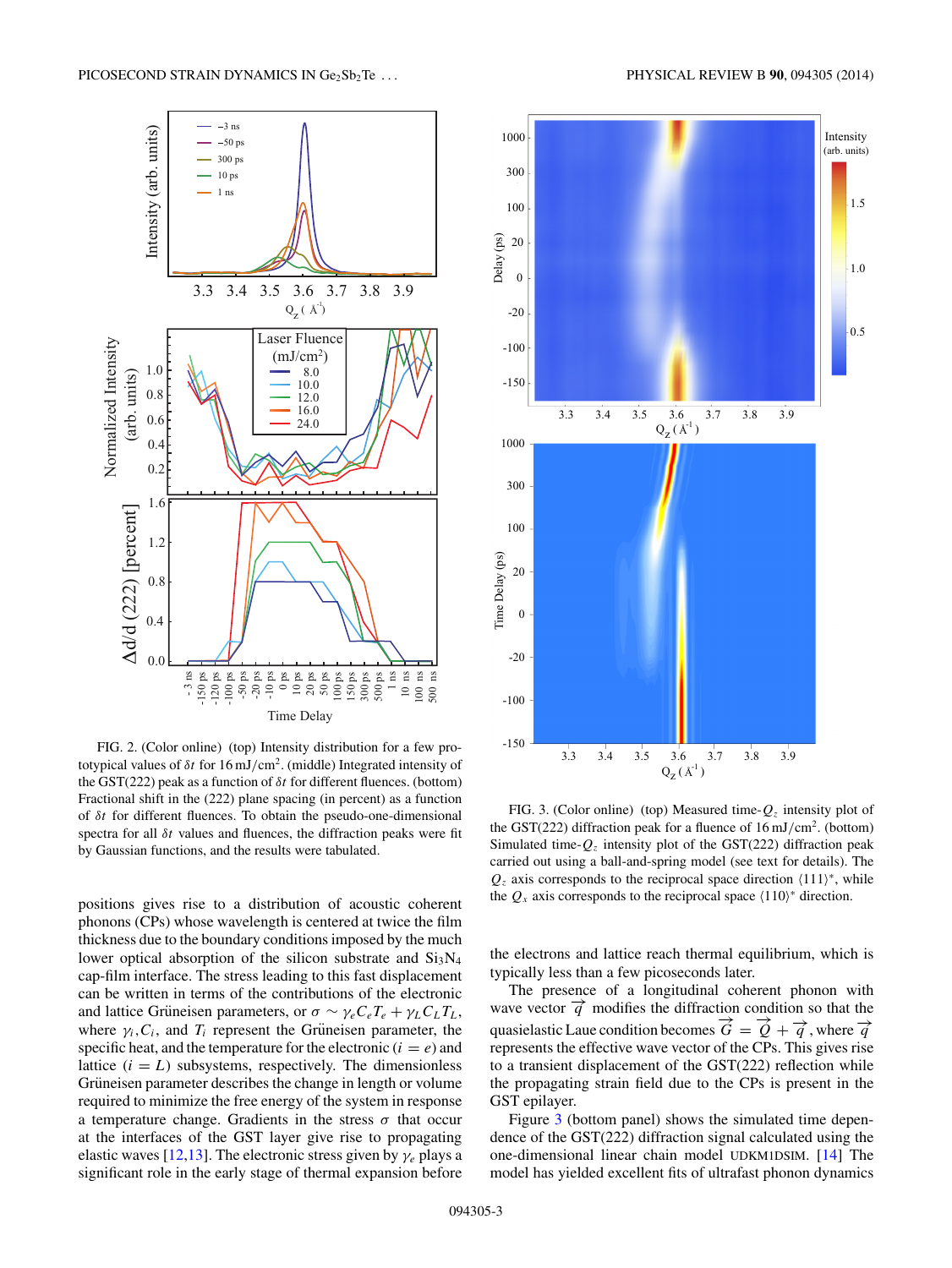<span id="page-3-0"></span>in metal-insulator superlattice systems [\[15\]](#page-5-0). For the purpose of comparison, the model spectra plot consists of a stack of simulated spectra for the times at which the experimental data were taken, namely, -150 ps, -120 ps, -100 ps, -50 ps, −20 ps, −10 ps, 0 ps, 10 ps, 20 ps, 50 ps, 100 ps, 150 ps, 300 ps, 500 ps, 1 ns, and 10 ns. In Fig. [3,](#page-2-0) the maximum time duration has been limited to 1 ns. In addition, the simulated spectra have been convoluted along the time axis by a 100-ps Gaussian kernel to account for the finite duration of the x-ray pulse. In the model, each GST unit cell is conceptualized as a ball with identical springs connecting each ball in a one-dimensional chain; the mass of each ball is given by the sum of the masses of atoms in the unit cell, which was assumed to have the rock-salt structure [\[16\]](#page-5-0). The substrate was modeled in a similar manner with appropriate values for the ball-mass and spring-force constants. The spring-force constant is given by  $k_i = m_i v_i^2 / a_i^2$ , where  $v_i$  is the longitudinal sound velocity,  $m_i$  is the mass of a unit cell, and *ai* is the out-of-plane lattice constant of the *i*th unit cell. In UDKM1DSIM, it is assumed that at time  $t = 0$ , the laser pulse induces instantaneous stress due to a change in the equilibrium position of atoms to a wider spacing as determined by the coefficient of thermal expansion and the temperature rise at that point induced by the absorbed light. The stress field is assumed to be applied instantaneously at  $t = 0$ , and the equations of motion are solved to predict the subsequent evolution of the system. While in the harmonic approximation the equations of motion can be diagonalized to give the normal modes of the system, the inclusion of heat-diffusion effects requires numerical solution of the equations of motion, as was done here. The time period required for the GST(222) reflection to revert to its unperturbed position was on the order of several nanoseconds, implying that the effects of heat diffusion for time scales less than 100 picoseconds when the most intense dynamics occur were negligible. The initial stress relative to the arrival of the laser pulse is assumed to be proportional to the temperature increase at a given depth, which is, in turn, calculated taking into account the temperature-dependent specific heat of the material and the (depth-dependent) heat due to the absorbed light as given by the Lambert-Beer law for each material. The various parameters used as input to UDKM1DSIM are summarized in Table I. Experimentally determined temperature-dependent values of thermal conductivity  $\kappa$  and heat capacity  $c_p$  were

TABLE I. Parameters used as input in the UDK1DSIM simulation. Here  $a$ ,  $v_s$ ,  $\alpha$ <sub>L</sub>, and  $\alpha$  represent the lattice constant, the sound velocity, the linear expansion constant, and the optical penetration depth at  $\lambda = 800$  nm, respectively. The references for silicon are the lattice constant [\[18\]](#page-5-0), sound velocity [\[19\]](#page-5-0), linear expansion coefficient [\[20\]](#page-5-0), and optical penetration depth [\[18\]](#page-5-0). The references for GST are the lattice constant [\[21\]](#page-5-0) (as also verified by the unexcited diffraction data from this experiment) and sound velocity [\[22\]](#page-5-0). See the text for an explanation of the choices of the linear expansion coefficient and optical penetration depth.

| Material   | $a(\AA)$ | $v_s$ (nm/ps) | $\alpha_I(K^{-1})$   | $\alpha$ (cm)         |
|------------|----------|---------------|----------------------|-----------------------|
| Silicon    | 5.431    | 9.35          | $2.6 \times 10^{-6}$ | $1.07 \times 10^{-3}$ |
| <b>GST</b> | 6.0293   | 3.19          | $7.2 \times 10^{-5}$ | $1.05 \times 10^{-5}$ |



FIG. 4. (Color online) (left) Simulated time- $Q_z$  intensity plot of the GST(222) diffraction peak carried out using a ball-and-spring model (see text for details) in the vicinity of  $t = 0$  without convolution effects. The intensity scale is the same as in Fig. [2.](#page-2-0) (right) Onedimensional strain (in percent) as a function of time as calculated by a ball-and-spring model.

used for GST and hence are omitted from Table I [\[17\]](#page-5-0). For each time step *δt*, the Takagi-Taupin dynamical x-ray scattering equations are solved to determine the change in diffracted intensity. Finally, as mentioned above, the simulated results are convoluted in time with a Gaussian kernel to take into account the ∼100-ps duration of the x-ray pulses of the 16-bunch mode used. Figure [3](#page-2-0) (bottom panel) shows the simulated x-ray diffraction pattern for the GST(222) reflection as a function of time calculated using the procedure described above.

It bears repeating that although the simulation was carried out with a very fine time step of 1 ps, the result as shown in Fig. [3](#page-2-0) (bottom panel) does not show diffracted intensity over a continuous time domain but rather consists of stacks of snapshots of the simulated results at the experimentally observed (discrete) time intervals. Figure 4 (left panel) shows the simulation (without convolution) and a picosecond time step in the vicinity of  $t = 0$ , and Fig. 4 (right panel) illustrates the calculated strain field as a function of time and depth into the sample. It should be noted here that the strain field is not uniform and the shift in the x-ray diffraction peak represents an average-like displacement obtained by numerical solution of the x-ray dynamical diffraction equations. As can be seen in the strain figure, differences in absorption at the cap-sample and sample-substrate boundaries generate large gradients in the relative displacement at the interfaces and lead to the generation of compressive strain waves originating from both interfaces that travel into the bulk of the sample. The maximum strain is reached for a time  $t_m$  given by  $d/v_s$ , where  $d$  is the film thickness and  $v<sub>s</sub>$  is the longitudinal sound velocity. The maximum displacement corresponds to the transit time of the compression wave from each interface to the center of the film. For the case of GST, this is given by the film thickness divided by the sound velocity, or 30 nm*/*(3*.*19 nm*/*ps) = 9*.*4 ps, providing excellent agreement with experiment.

## **III. DISCUSSION**

While the simulation overall is in relatively good agreement with experiment, discrepancies with room-temperature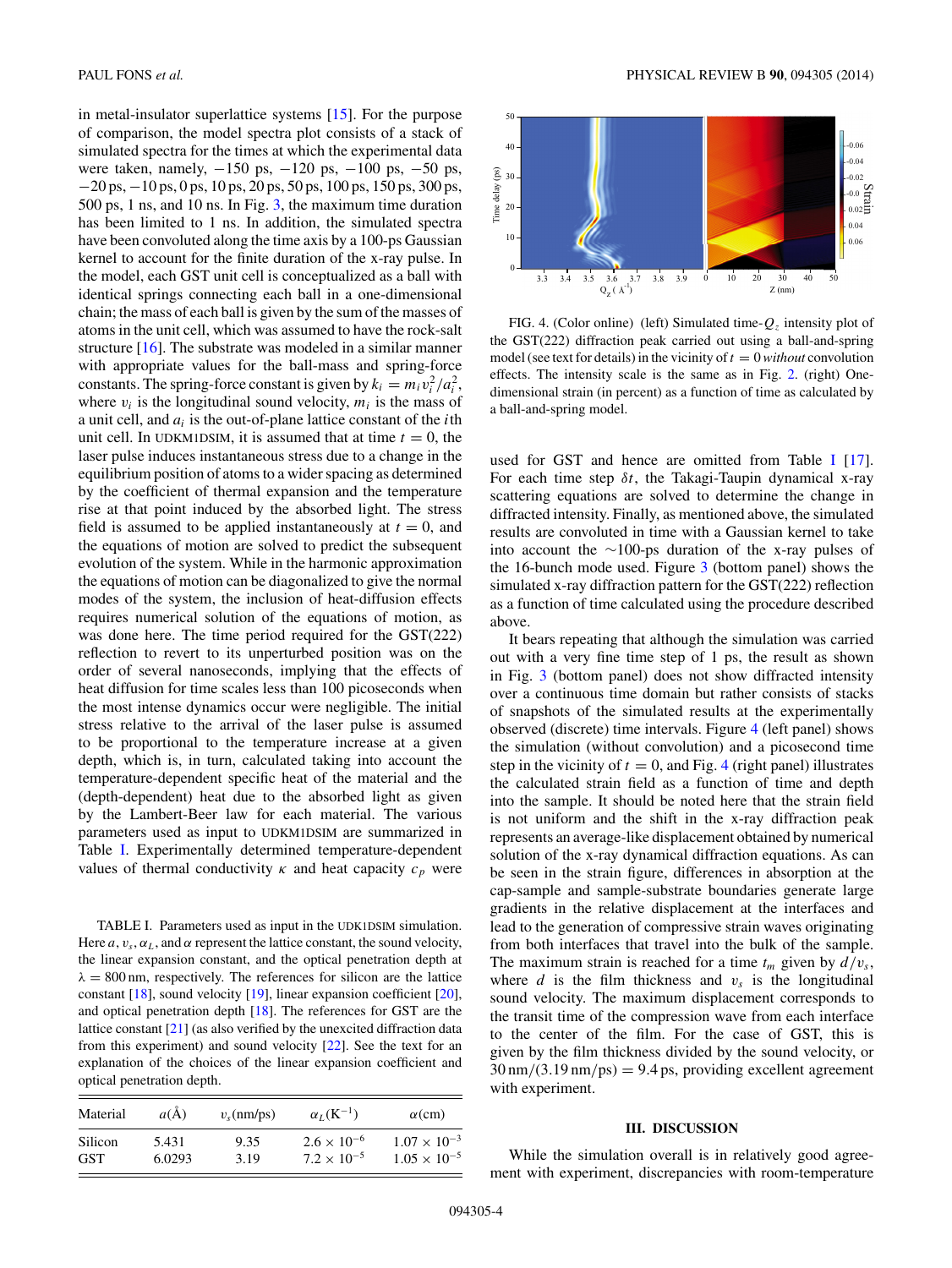parameter values of absorption length and thermal expansion coefficient are present that, in turn, suggest the presence of excited-state effects in addition to thermal effects, as has been suggested in the literature [\[23\]](#page-5-0). In general, in the UDKM1DSIM model, the magnitude of the gradient of the thermal expansion at the interfaces leads to the generation of an expansion wave in GST associated with an acoustic phonon. This implies that the magnitude of the shift in the x-ray signal along  $Q_z$ is proportional to the induced temperature rise due to the absorbed light with higher laser fluences leading to larger shifts. As GST is a well-known phase-change alloy with a melting point of approximately 900 K, a transient rise in temperature significantly above the melting point would be expected to lead to the formation of an amorphous phase due to the excellent thermal contact of the epilayer of the silicon substrate. This conclusion that there is no melting present is further supported by the lack of a concomitant drop in the intensity of the (111) peak. As the diffraction peak is experimentally observed to return to its original intensity after a period on the order of a nanosecond, the formation of an amorphous phase can be excluded, leading to the conclusion that the maximum temperature rise must be less than the melting point of GST. To satisfy this condition, we thus selected an optical penetration-depth value that limited the temperature rise to a few degrees below the melting point and increased the thermal expansion coefficient to match the experimentally observed displacement along *Qz*. Calculations assuming the experimental value of optical absorption resulted in nearly all of the incident flux being absorbed by the GST film, leading to a temperature rise of over 3600 K, a temperature that is completely inconsistent with the diffraction peak returning to its initial position within a nanosecond. An effective fluence value of 8 mJ*/*cm2 was used as the experimentally measured reflectivity at 800 nm is approximately 0.5. A calculation of the reflectivity using the Fresnel equations and experimental values of the refractive index and angle of incidence yields a reflectivity value consistent with this observation of 49%. This approach led to the values of the linear expansion parameter  $\alpha_L$  and optical penetration length  $\alpha$  shown in Table [I.](#page-3-0) The value used for the optical penetration depth that maintained the maximum temperature constraint is a factor of approximately 6 times larger than the published value of  $\alpha \sim 1.9 \times 10^{-6}$  cm [\[24\]](#page-5-0). This large difference from the literature value may stem either from dynamic changes in absorption due to the short duration of the pump pulse, e.g., photobleaching, or from alternative energy-loss mechanisms such as energy transport into the substrate via ballistic electrons. Photobleaching, or a transient reduction in optical absorption, is known to occur for short, intense pump pulses due to several factors, including band-gap renormalization due to the accumulation of carriers at the band edges and transient increases in reflectivity due to the creation of an electron-hole plasma driven by the electrical field of the optical pump pulse [\[25,26\]](#page-5-0).

We have measured the transmission (not shown) of 800-nm, 40-fs pulses through a 20-nm-thick polycrystalline GST layer. The absorption constant calculated using the literature value of the reflectivity shows two linear regimes, the first from 0 to about 8 mJ*/*cm2 and the second from approximately 8 to about 30 mJ*/*cm2. The slope of the absorption versus input fluence decreases by roughly a factor of 3 between the two regimes. Note that the peak power in the current experiment  $(114 \text{TW/m}^2)$  is below that corresponding to the 8 mJ*/*cm2 threshold (2 PW*/*m2) reported above, taking into account the ratio of pulse durations, or 700 fs*/*40 fs ∼ 17. No quadratic dependence on fluence was found, suggesting that two-photon absorption did not play a significant role in the absorption process in the current experiment. The underlying mechanism for the nonlinear absorption effects in GST has been suggested to be complex [\[27\]](#page-5-0) and is beyond the scope of the current work. The effects of nonlinear absorption have been accounted for by means of fitting the optical penetration depth.

The lattice expansion which in turn triggers the creation of acoustic phonons can be considered to have two origins as described by the Grüneisen parameter. Both the lattice and excited carriers contribute to lattice expansion. For ultrafast processes such as those in the current experiment, the electron and lattice subsystems are not initially in equilibrium, leading to two independent contributions (and two different subsystem temperatures) to lattice expansion as exemplified by the electronic and lattice Grüneisen parameters, respectively [\[28\]](#page-5-0). The more than a factor of 4 increase in the thermal expansion coefficient  $\alpha_L$  over the published value [\[29\]](#page-5-0) of  $1.74 \times 10^{-5}$  K<sup>-1</sup> found in the current fitting may reflect the contributions of the electronic Grüneisen parameter to the induced stress in the film. As the system can only expand along the *z* direction, an increase of up to a factor of 3 in  $\alpha_L$ might be anticipated due to the decrease in dimensionality, but the factor of 4 found here suggests additional contributions from electronic excitation effects [\[5\]](#page-5-0). Although the electron system-driven lattice expansion may be transient until the electrons recombine or escape the layer into the substrate, the electronic Grüneisen parameter can still serve as a significant source of strain in the generation of an acoustic wave. While there is no publication that shows the thermal expansion of GST over a wide temperature range due to the presence of an irreversible phase transformation at about 450 K, there are data published about a closely related alloy,  $Ge_8Sb_2Te_{11}$ , which shows a nearly linear expansion from 80 K to just below the melting point [\[30\]](#page-5-0). This strongly suggests that the lattice Grüneisen parameter (the relationship between lattice thermal expansion and the lattice specific heat) for GST is linear and that the need to increase the linear expansion factor in the simulation is a consequence of the nonzero value of the electronic Grüneisen parameter.

### **IV. CONCLUSIONS**

In conclusion we have measured and successfully modeled the atomic displacement of atoms in GST in the presence of coherent acoustic phonons. A ball-and-spring model was used to simulate the displacement field as a function of time and the corresponding shifts in the (222) x-ray diffraction peak. In order to model the experimental data under the constraint that the GST film does not melt, it was necessary to modify both the optical penetration depth and thermal expansion coefficients from their literature values. The increase in the absorption length parameter suggests the presence of either alternative energy-loss mechanisms, such as ballistic electron transport,